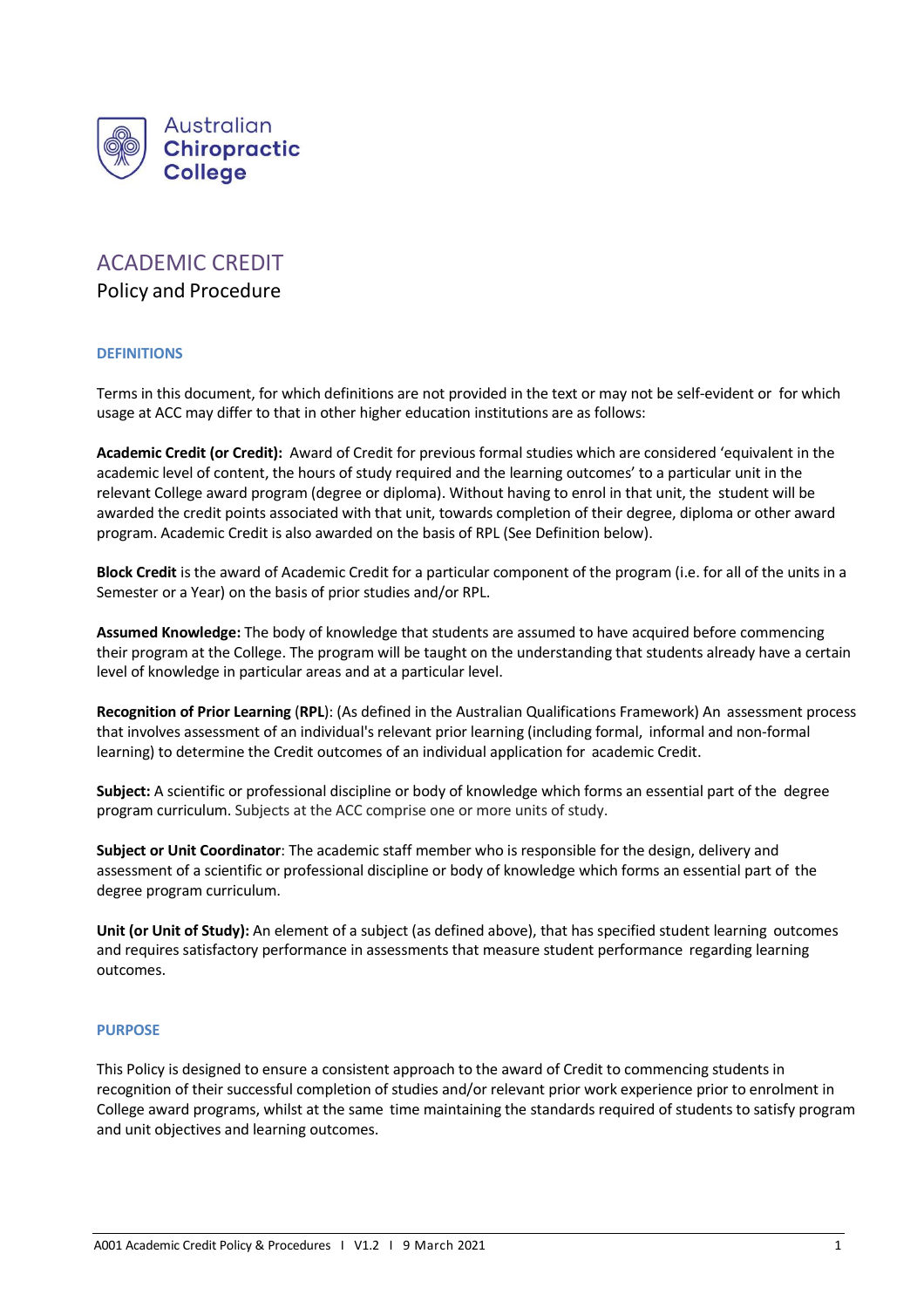#### **SCOPE**

This Policy applies to all units offered in the College's Diploma of Health Science, Bachelor of Chiropractic, and other award programs.

# **POLICY**

- 1. The *Academic Credit Policy and Procedures* for awarding Credit towards the ACC degree programs will maximise student progression whilst maintaining the integrity of the qualification and meeting discipline requirements.
- 2. The Student Experience Manager in consultation with the Academic Dean is responsible for determining a student's eligibility for Credit, as an integral part of the admissions and enrolment process for commencement of a College diploma or degree or other award program.
- 3. Credit will be granted for previous learning where this has been assessed as equivalent to level of learning, learning outcomes, volume of learning, learning and assessment approaches and the approved content of the relevant program of study (Diploma and Bachelor programs).
- 4. Credit may be granted in recognition of:
	- previous formal studies and results achieved; and/or
	- recognition of prior learning (RPL), which will include clear advice to the student on the level of Assumed Knowledge for each unit for which Credit is granted.
- 5. Credit is awarded for whole units (not for elements thereof), and may be awarded as Block Credit.
- 6. If a student feels that they do not have all of the Assumed Knowledge for units for which Credit is granted, they will be directed to material that they can study independently, and/or will be offered participation in a Summer School or similar learning support that will assist in bridging the knowledge gap.
- 7. The College's *Academic Credit Procedures* specify in detail the process of assessment and the criteria to be met in determining the outcome of each student application, as well as processes for revocation of Credit, review of decisions if a student is not satisfied with the outcome of their Credit application, student appeals against a decision, and methods of monitoring and student support.
- 8. Education Cooperation and/or Articulation Agreements may be established with other selected tertiary education providers in order to build learning pathways for students, maximise opportunities for recognition of prior studies and to establish strategic alliances. These agreements will create clear and expanding pathways to assist students to pursue their Chiropractic studies and without unnecessarily duplicating prior relevant academic achievements. Education Cooperation or Articulation Agreements shall align with the College's strategic objectives and result in clear benefits to the College and its students.

## **PROCEDURES**

#### 1. **Eligibility for Credit**

Eligibility for Credit is assessed by the Student Experience Manager in consultation with the Academic Dean and relevant Subject or Unit Coordinator responsible for the unit(s) for which Credit is being sought.

Students may apply for Credit where they have successfully completed units at a similar AQF level or equivalent standard in previous studies and can provide an official transcript. Students may also apply for Credit on the basis of RPL, which is assessed on the basis of relevant prior learning, including formal, informal and non-formal learning.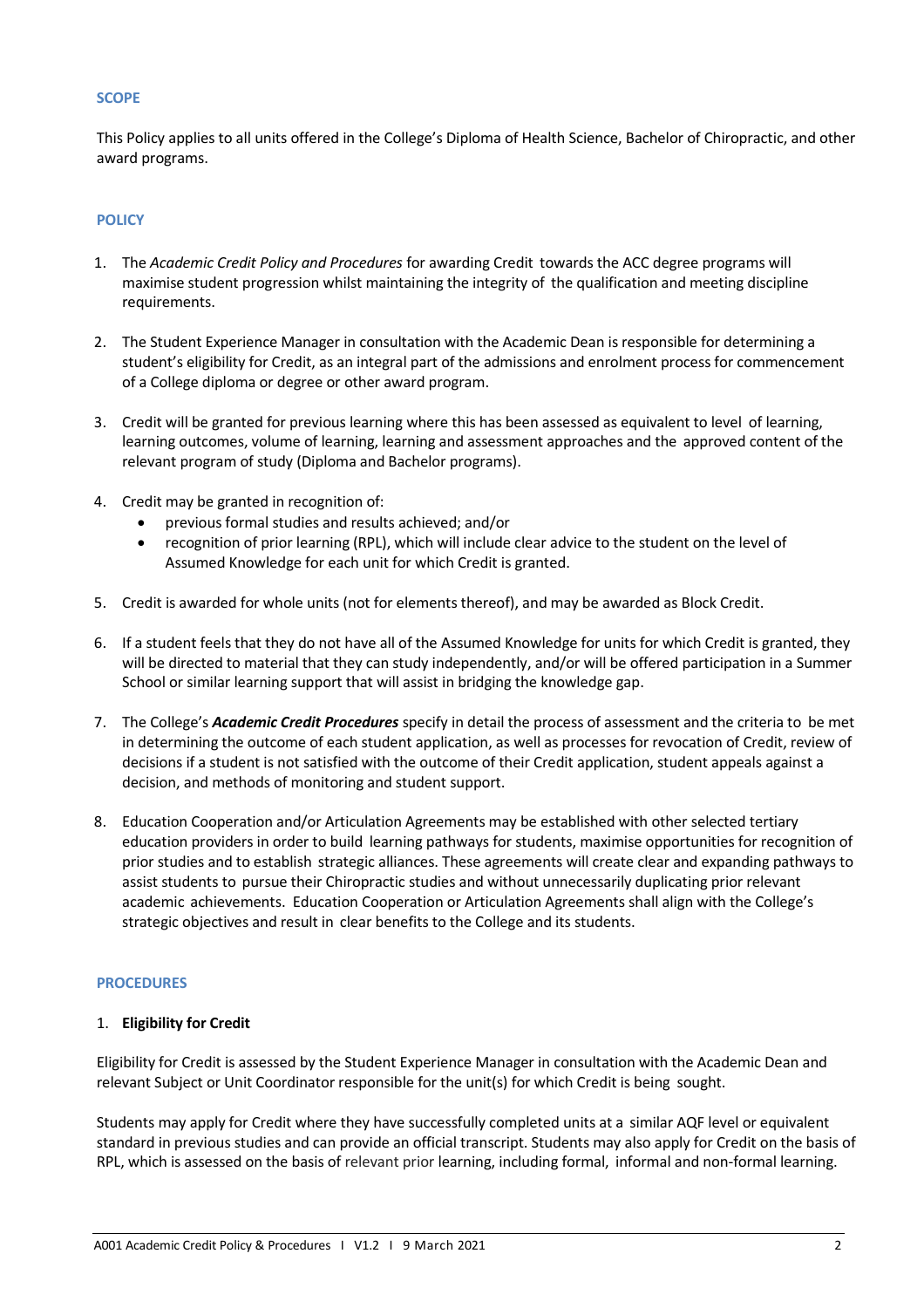# 2. **Application for Credit**

In order for an application for Credit to be considered, a student is required to: Complete and submit, an Application for Academic Credit Form to the College Admissions Office.

When applying for Credit on the basis of previous relevant formal study, attach supporting documentation including:

- Official Transcripts from previous Higher Education Institutions indicating the course(s) or program(s) of study, year completed and grade obtained (including details on the grading system); and
- copy of course/program and subject/unit descriptions, including syllabus or handbook outlines and learning outcomes.

When applying for Credit on the basis of RPL, attach evidence of prior learning and relevant experience to support their application, including:

- evidence of practice that demonstrates knowledge and skills;
- a clear chart or diagram, showing the alignment between the levels of knowledge and/or skill demonstrated in the studies already completed and those for the units for which RPL is sought.

Students are also required to pay the required fees for assessment and processing of their application, at the time of submission of their application.

All documents must be certified and translated into English.

Applications for Credit should be received at least 20 working days prior to the commencement of their studies at the College. Adherence to this timeline will allow for application of approved Credit transfer to the student's record prior to the commencement of week one.

Applications received after this point but more than 5 working days prior to the commencement of the first semester will be assessed as soon as possible and prior to the census date. In such instances, students will be required to enrol in those units for which Credit has been requested, until the outcome of their application is known.

In line with Standard 2 of the National Code of Providers of Education and Training to Overseas Students 2018, when granting Credit to international/overseas students, the College will provide a written record for the overseas student to accept, and will retain the written record of acceptance for two years after the overseas student ceases to be an accepted student.

If the College grants Credit which reduces the overseas student's program length, the College will then inform the student of the reduced program duration and issue a Confirmation of Enrolment (CoE) for the reduced duration of the program. The College will report any change in program duration in Provider Registration and International Student Management System (PRISMS) where Credit is granted after the overseas student's visa is obtained.

## 3. **Maximum Amount of Academic Credit**

The maximum allowable allocation of Credit will be capped at no more than 50% of the units comprising the Bachelor of Chiropractic program. For the College's Diploma of Health Science program, there are no limits to the amount of Credit that may be awarded.

Credit will be considered for units in the Diploma/Level 1/Year 1, Years/Levels 2 and 3 of the Bachelor of Chiropractic award. Credit will not be granted for units delivered in Years/Levels 4 and 5 unless a student can demonstrate a higher level of academic achievement in the relevant subject areas than that required for the program in which they are enrolling.

## 4. **Maximum Periods for Academic Credit**

An application for Credit, where learning achievements were obtained greater than ten (10) years prior, will not be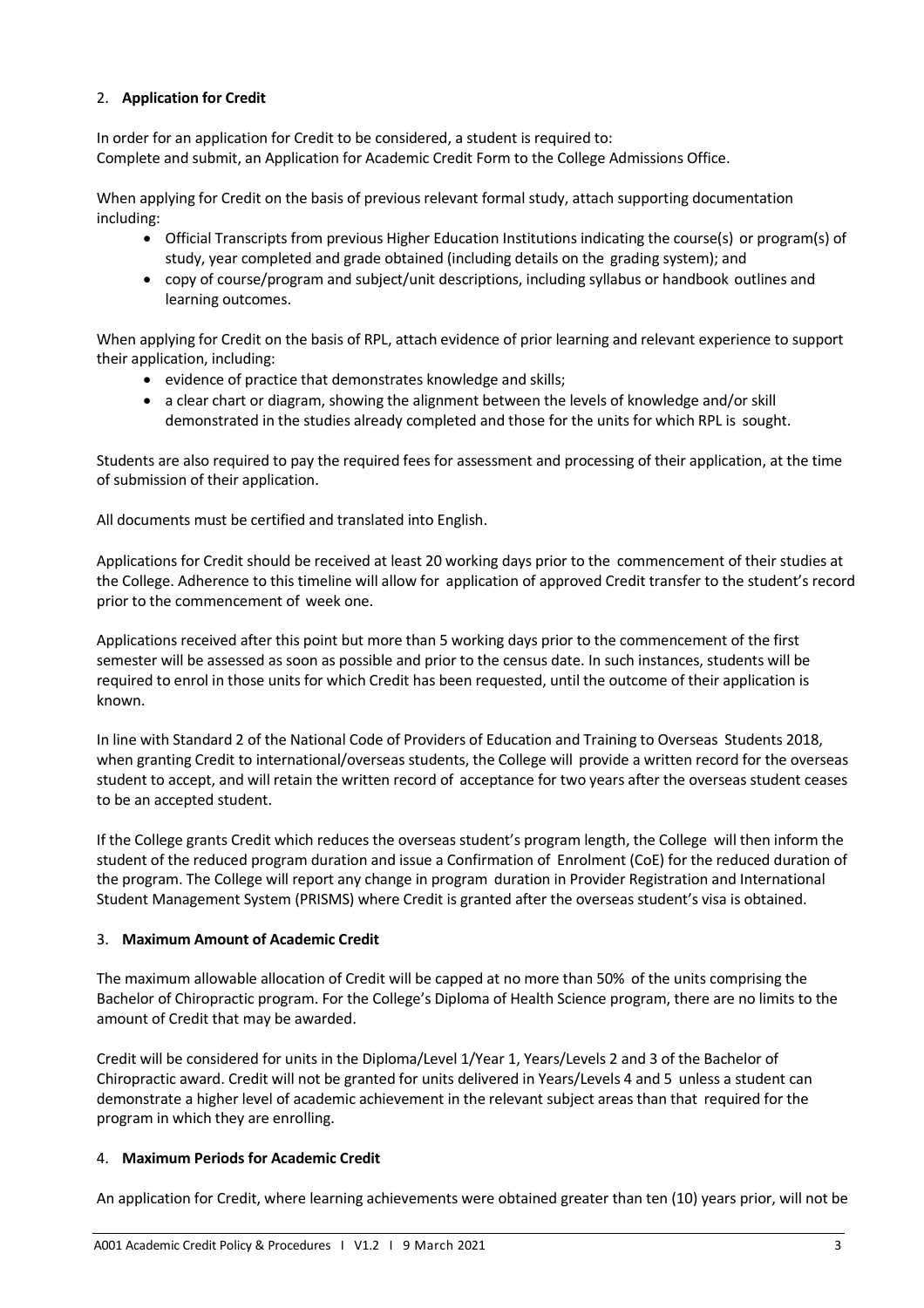assessed nor will Credit be granted. In the event that professional accrediting and statutory bodies and/or advisory groups advise that a period of less than ten (10) years is appropriate for this purpose, the College will advise current and prospective students of any consequent change in the College's policy.

Where currency of knowledge or competency is in doubt, the College may offer a competency exam to enable a student to demonstrate their level of knowledge and support their application for Credit.

# 5. **Revoking Credit**

The Academic Board, on the advice of the Academic Dean, may revoke Credit previously granted toward the College's degree, diploma program and other award programs, in any of the following circumstances:

- the original decision of the College to award Credit was based on incomplete and/or incorrect information;
- incorrect or misleading information was supplied by the student at the time of application;
- problems were identified in the process of assessing and awarding Credit, and the College is of the opinion that the award of Credit will put the student at risk of failing to meet academic standards;
- in situations where Credit for a unit was granted, but the student subsequently shows inadequate academic progression and it is considered that they may benefit by repeating the unit(s)/subject(s) for which previous Credit had been granted.

If Credit, which is granted to an overseas student, is revoked, the College will report any expected change in course duration in PRISMS.

# 6. **Review of Ruling on Academic Credit**

Those students dissatisfied with the outcome of their application for Credit may request a review of the decision within 10 days of receiving the decision. A full written statement outlining the basis for the review request must be submitted by the student.

The student's review request will be lodged with the Student Experience Manager, for assessment by the Academic Dean. In cases where a review relates to academic judgment on the equivalence of prior study, learning or experience, the Academic Dean may refer the case along with all relevant documents to an independent assessor to make recommendations.

Should the student be dissatisfied with the outcome of the review process, they may appeal in accordance with the College's *Academic Appeals Policy and Procedure*.

# 7. **Student Support**

The progress of all students who have been awarded Credit will be closely monitored by the Academic Dean, who will report their progress at the end of each Semester, through the Learning and Teaching Committee to the Academic Board.

In addition, students who have been awarded Credit on the basis of RPL or have been granted Block Credit will be closely monitored by Unit Coordinators through the early stages of their program and provided additional academic support for Assumed Knowledge, as required.